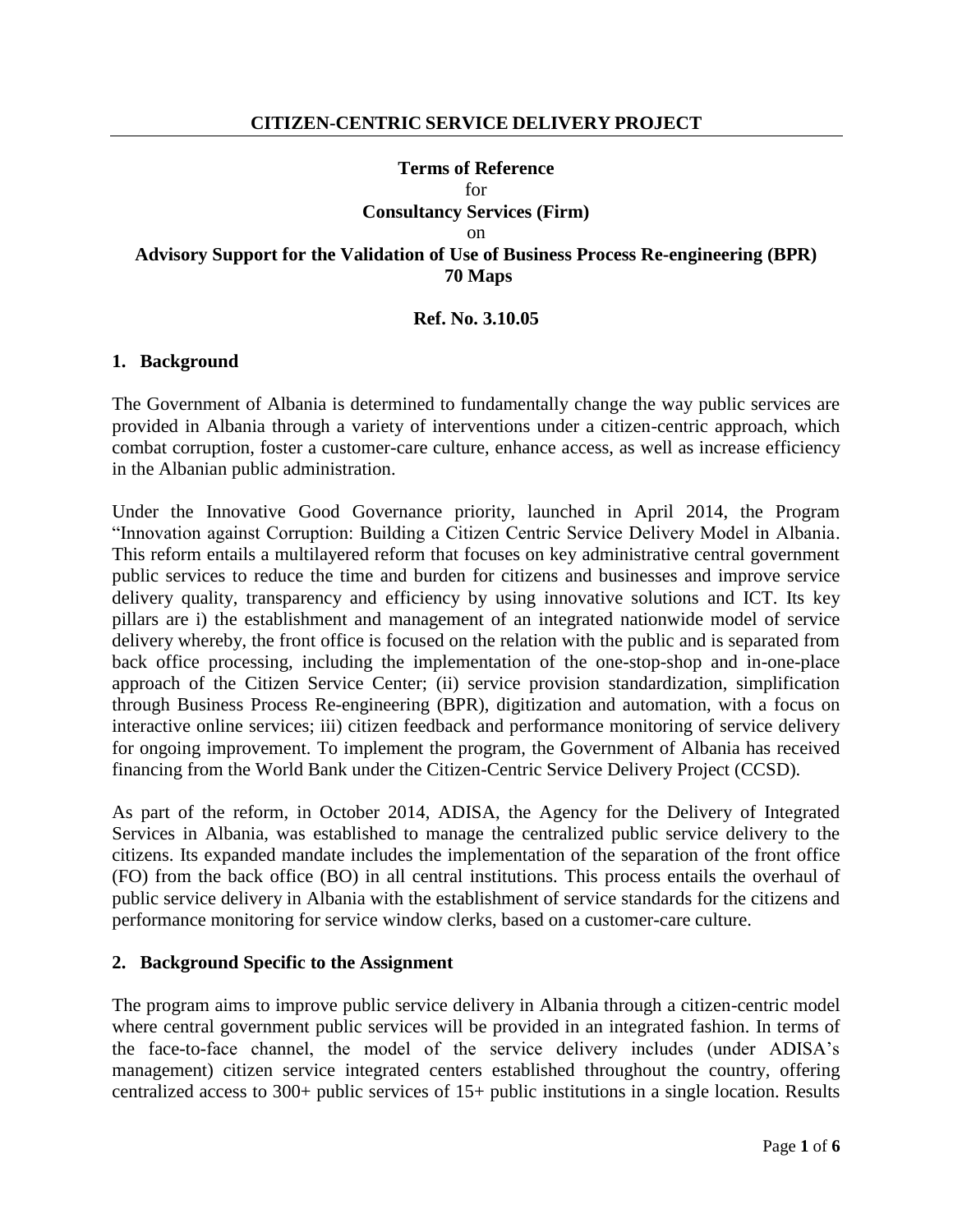of key activities linked to the project development objective will be measured through Disbursement Linked Indicators (DLIs).

**DLI #2 (Priority services with business process re-engineering)** measures the simplification and improvement of selected services through use of business process re-engineering (BPR). BPR reforms to services can include changing how citizens and business interact with government when accessing services, including by streamlining and improving documentation and information requirements, legal requirements and decision-making processes.

# **3. Objectives of the Assignment**

The specific focus of this assignment is to document whether BRP plans prepared previously have been executed in reforming (at least) 70 services provided by up to nine (9) central government institutions.<sup>1</sup>

In this framework, ADISA is seeking to hire a qualified Consulting Firm experienced in BPR and ICT implementation in the public sector who will be responsible for:

- Reviewing, assessing and validating the extent of use of BPR plans in reforming a sample of at least 70 services provided by the Government of Albania;
- Documenting in a diagnostic report the number and type of BPR reforms originally recommended for these services, the extent to which BPR reform recommendations were adopted, or adopted in modified form for selected services. Furthermore, the consultant firm will identify and document the number and type of other BPR reforms to selected services which were not identified in the original BPR plans, but which were included in service reforms to improve service delivery for citizens and business.
- Provide a broader assessment regarding the usefulness of BPR plans originally prepared in informing the design and reform of selected services and also in providing a basis for other BPR reform solutions implemented for selected services.
- The main activities include working closely with ADISA, relevant ministries and agencies.

### **4. Scope of Work**

 $\overline{a}$ 

During this engagement the Consultant firm shall perform the following tasks:

- Review and assess a sample of at least 70 government services provided by ADISA;
- Prepare an inception report with a recommended methodology and work-plan including methodology for collecting and verifying data. This should include data collection methods and tools, as well as proposed approach for collecting, analyzing and reporting on relevant data collected;

<sup>&</sup>lt;sup>1</sup> Institutions include: National Business Center (QKB), Social Insurance Institute (ISSH), Central Technical Archive of Construction (AQTN), Cadastral State Agency (former ZRPP), Compulsory Health Insurance Fund (FSDKSH), Ministry of Education, Sports, Youth (MAS), General Directorate of Civil Status (DPGJC), General Directorate of Road Transport Service (DPSHTRR), and General Maritime Directorate (DPD).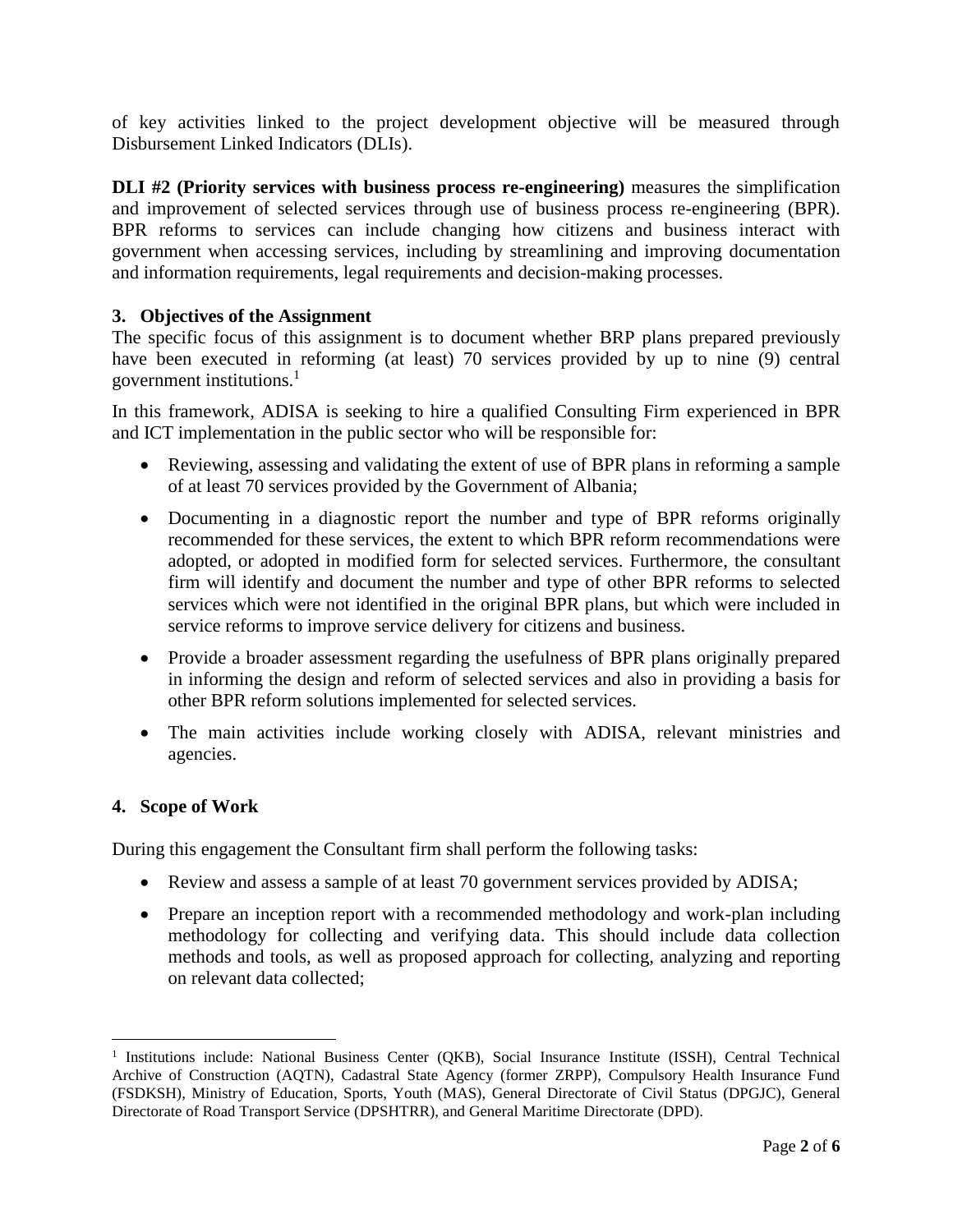- Identify and document process maps for these selected services which are outlined in a reports/methodologies prepared under previous consultancies.
- Identify and document BPR reforms recommended for these services. This will include identifying and documenting the number and type (ie. outputs) of recommended BPR reforms, along with the specific reforms recommended for each selected service.
- In close consultation and coordination with relevant areas of government, identify, document and verify BPR reforms implemented for each selected services. This will include identification and reporting for each service on;
	- $\checkmark$  Recommended BPR reforms approved including legal, institutional, process, or IT amendments) allowing for implementation of BPR reforms;
	- $\checkmark$  Document any legal authorization (administrative decision or order) to approve the BPR (and related) reforms for services on focus. These include changes to legal, institutional, process, or IT systems.
	- $\checkmark$  Recommended BPR reforms implemented;
	- $\checkmark$  Recommended BPR reforms adopted but in a modified form;
	- $\checkmark$  BPR reforms implemented which were not contained in the original recommended BPR reforms;
	- $\checkmark$  Document how and when the maps we utilized in informing design and implementation of BPR reforms, including how ministries and agencies incorporated BPR plans into internal reviews and reforms of selected services.
- Providing evidence based commentary in the draft and final reports regarding the usefulness of BPR plans originally prepared in informing the design and reform of selected services and in providing a basis for identifying other BPR reform solutions implemented for selected services.
- Provide conclusions regarding what aspects of the BPR planning and implementation met expectations, any areas or activities that did not generated expected results and provide recommendations regarding how to better leverage off BPR processes in future reforms to government services in Albania and other countries; and
- Draft and finalize all deliverables as noted below.

# **5. Timing**

The assignment would be carried out approximately in 75 working days in total and is expected to be completed within September 2020. The expected time of commencement of services is May 2020.

### **6. Reports and Schedule of Deliverables**

The Consultant firm is expected to submit:

- An inception report, within 10 working days from contract signing, which includes:
	- o A technical proposal and methodological approach, including how the data will be collected and analyzed;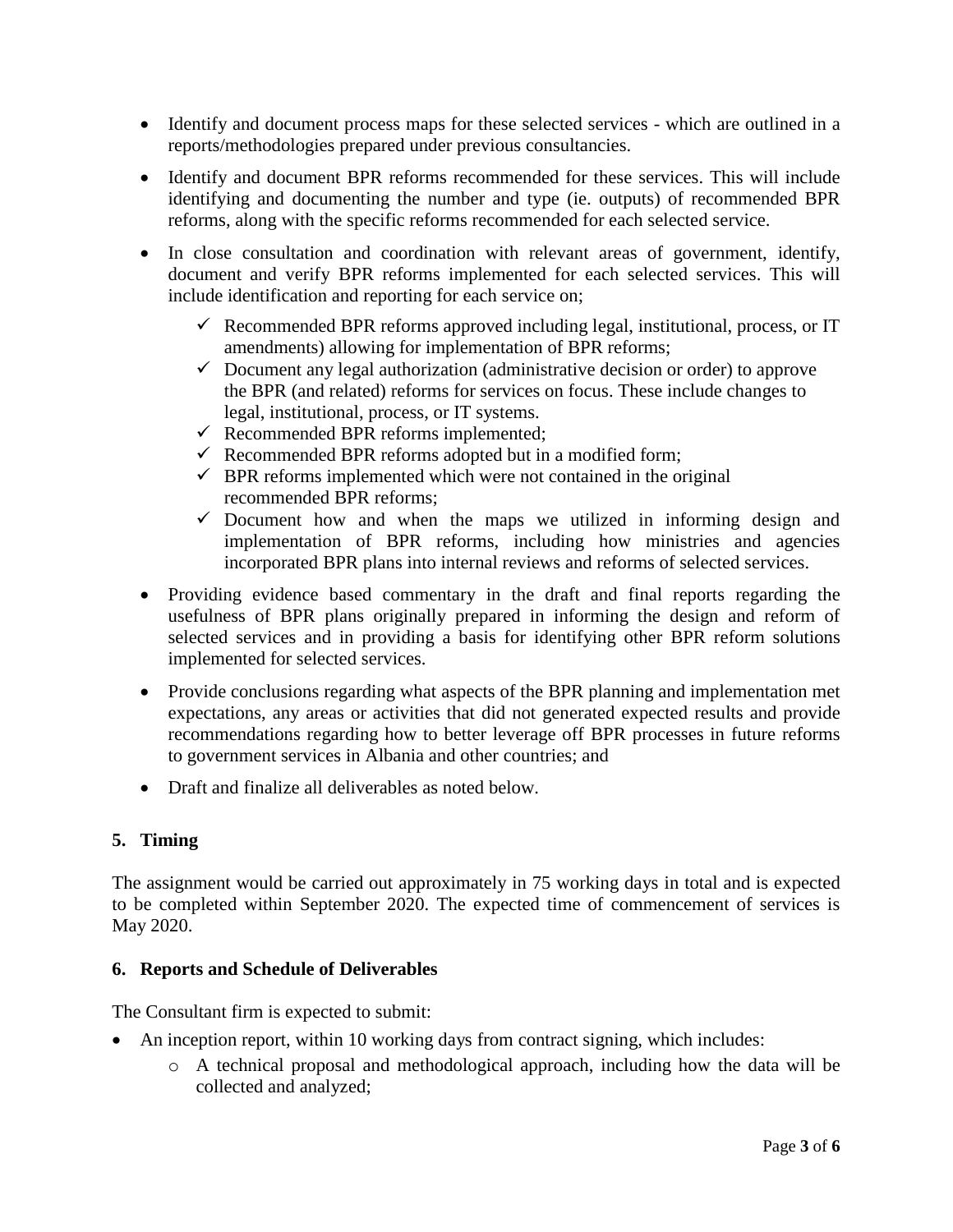- o A detailed work plan and implementation schedule;
- o Annotated outline of all outputs
- A draft final report, by September 15, 2020, which will include all items listed under the scope of work:
- The final report that shall reflect inputs to be provided by the stakeholders will be submitted by September 30, 2020.

# **7. Reporting Requirements**

The Consultant shall report directly to ADISA and the Project Management Unit (PMU) of the CCSD project. The ADISA/PMU will provide quality assurance and management control on the achievement of results, and finalization of deliverables. The Consultant will work closely with government ministries responsible for selected services. The reports (2 copies in each of the languages) must be submitted in Albanian and English language in hard copy. They should also be submitted in electronic format. The consultant shall submit bi-weekly progress report on achievements and challenges during implementation.

PMU/ADISA as a Contracting Authority will receive all requests for payments with endorsement from the beneficiary representative.

### **8. Resources**

ADISA shall provide the Consultant with the required office space and premises for meetings and other similar resources needed to set up presentations in the framework of this assignment. The Consultant will also be provided with a set of documents with relevant key technical information.

### **9. Qualifications and experience**

The Consultant team shall include key staff with necessary qualifications and global experience to successfully carry out all the tasks and deliverables of this assignment. Fluency in English language, spoken and written is required for all members of the team.

The Consultant team working on this assignment will consist of one **Team Leader**, who will also work as a key expert (BPR and government service provision) and two Key experts to perform the activities highlighted in this ToR.

The consulting firm will have the following qualifications:

- 1. At least seven (7) years of consulting experience with a focus on public service reforms, public service delivery and improvement, business analysis, performance and procedure improvement, etc.;
- 2. At least two (2) similar contracts successfully carried out within the last five years with certificates of satisfaction issued by the contracting authority;
- 3. Proven experience in undertaking non-financial performance audits of government services would be an advantage;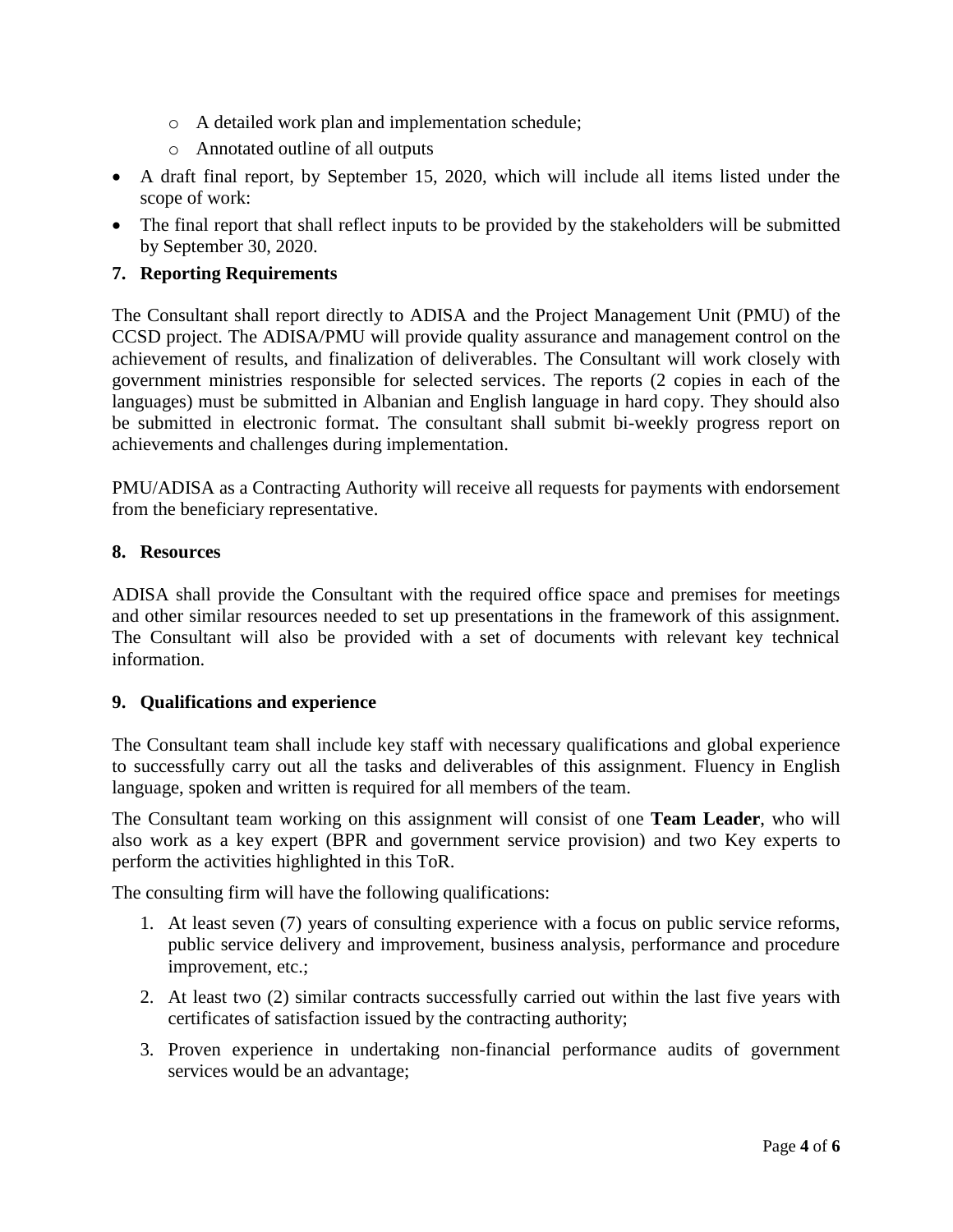- 4. Experience in World Bank funded projects related to this assignment will be an advantage.
- 5. Key staff with necessary qualifications and experience, available to successfully carry out all the tasks and deliverables of this assignment. These include but not limited to the following:

The Team Leader will have the following qualifications:

- 1. A Master degree;
- 2. At least seven (7) years of consulting or as a public officer, dealing with reforms, public service delivery and improvement, business analysis, performance and procedure improvement, etc.;
- 3. In-depth knowledge and global experience with proven track record in designing and undertaking BPR reforms for government services;
- 4. Proven experience in undertaking non-financial performance audits of government services would be an advantage;
- 5. Experience in a public service re-engineering reform, implemented in a developing country in recent years, is preferable' and,

2 (two) **Key Experts** to possess the following experience and qualifications:

- 1. University degree in public administration, economics, law or related fields;
- 2. Minimum of five (5) years of experience including dealing with BPR reforms, reform of government services, online service delivery, etc., performance audits of government services and assessment of service provider performance and citizen feedback; Familiarity with internal government processes and decision making and understanding of e-Government/ICT reforms currently being implemented in Albania would be an advantage.
- 3. Experience in World Bank funded projects related to this assignment will be an advantage.

The qualifications and experience of the proposed team have to be satisfactory to the World Bank.

### **10. Restrictions**

In addition to the standard conflict of interest restrictions specified in the consulting Contract, all materials created under this Contract will remain the sole property of ADISA. Re-use of the materials will require the formal, written approval of ADISA.

The Consultant shall have no material interest in any of the outputs of this assignment.

On the commencement of the assignment, the consultant will jointly prepare with ADISA a Statement of Confidentiality that will bind the Consultant to nondisclosure of any sensitive information that he/she may become knowledgeable of in the course of the assignment.